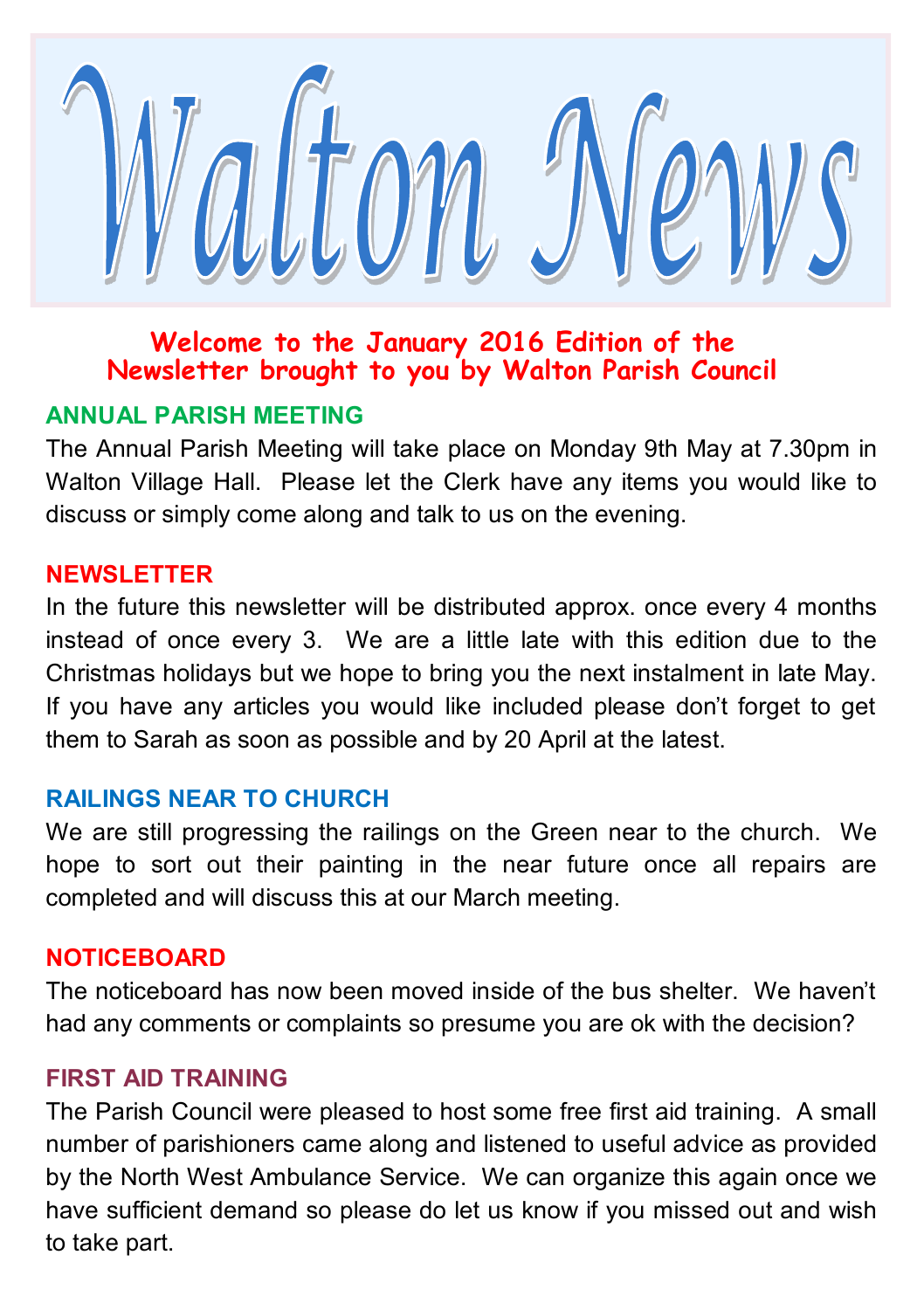#### **LITTER PICKING/PARISH TIDY UP**

Unfortunately the litter pick we had hoped to hold last year was cancelled due to a lack of volunteers. We are considering trying to hold it during the Spring—would you be interested in taking part? We would only be able to do the 30mph roads or those roads deemed safe enough (with a large grass verge that can be walked on). Please contact us if you are happy to help out.

## **PARISH COUNCIL MEETINGS**

The dates for our Parish Council meetings in 2016 are set to take place as follows:

# **Monday 14 March Monday 9 May (also Annual Parish Meeting) Monday 11 July Monday 12 September Monday 14 November**

Please remember we sometimes need to change the date but we always post the official notice of the meeting date on the noticeboard and website three clear working days in advance (the Tuesday before the Monday meeting). Additional meetings are also called when necessary for urgent business, normally planning applications.

#### **WALTON MOOR SLEEPERS**

Thanks go to our parish councillors who volunteered to do some maintenance work in the Moor to improve the pathways.

#### **CHILDREN'S PLAY SCHEME**

The Parish Council were delighted that 26 children attended the play scheme in August which was fully funded by Cumbria County Council and Carlisle City Council.

#### **ADVICE SERVICES**

An exciting and innovative way of accessing advice is available for the first time. People living in rural areas will be able to receive advice and assistance from the four key advice providers in Carlisle & Eden: Age UK, Citizens Advice, Benefits Advice Service Carlisle City Council and the Cumbria Law Centre.

The charities (together with the Benefits Advice Service in Carlisle) are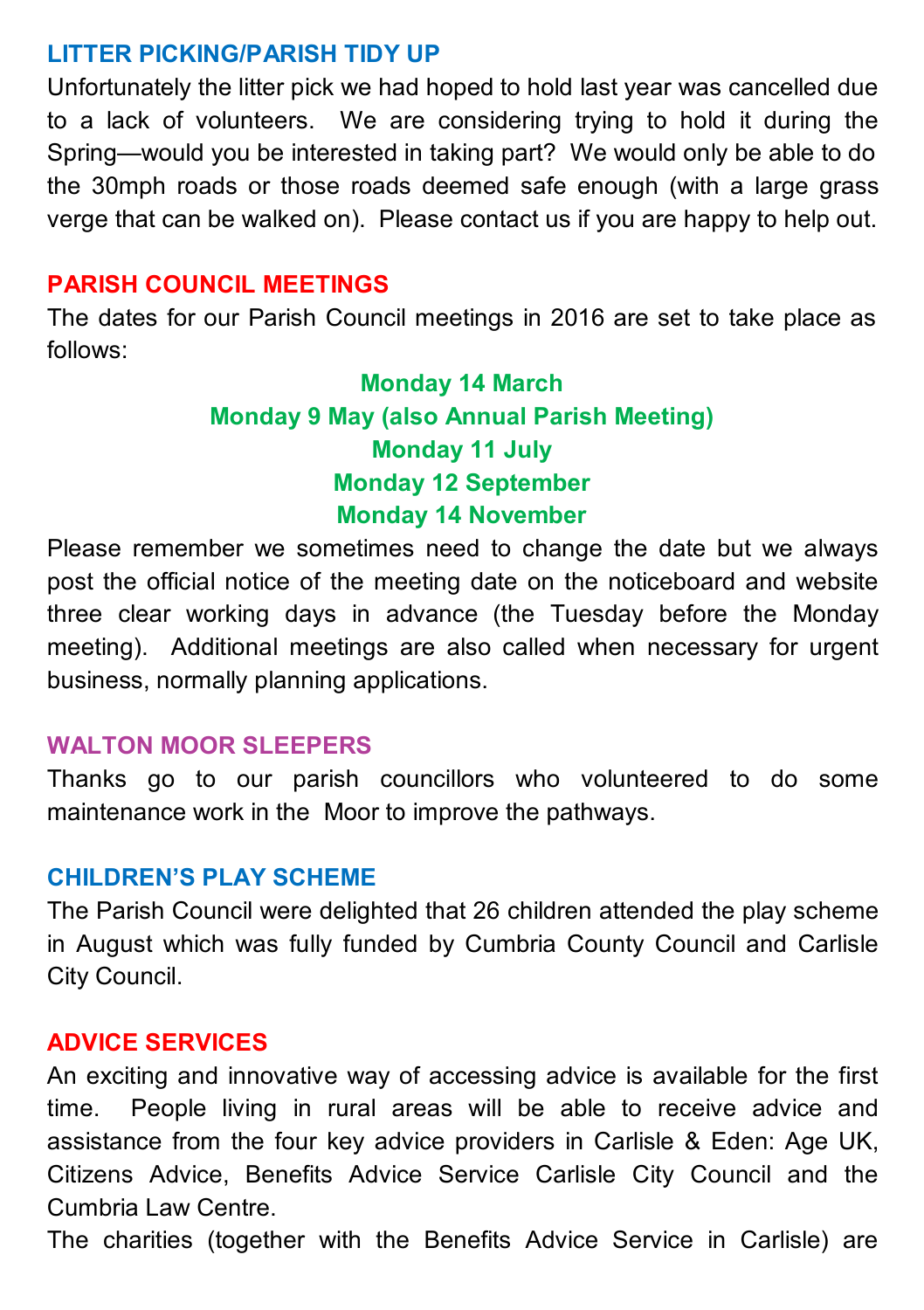partners in Carlisle and Eden Advice Link, a project funded by the Big Lottery. People will be able to access the wide-ranging advice and information services currently offered by the respective agencies.

A vast range of advice and information is available to people accessing the services - from the hugely comprehensive service offered by generalist advisors at Citizens Advice, to the legal casework and representation from caseworkers from Citizens Advice and the Law Centre, as well as other specialism's, including Debt, Welfare Benefits and issues facing older people.

This service is available via Skype video technology, whereby clients and advisers can see and speak with each other, but can also share documents, have photos taken (e.g. for a blue badge application) and can work together to complete applications (e.g. for benefits) online.

The equipment is currently housed at various locations and include Brampton Community Centre and Longtown Community Centre. You can access this service by contacting the advice charities by phone – Age UK on 01228 536673 or 01768 863618, Citizens Advice on 01768 891503 or 01228 633900, Benefits Advice Service 01228 917406 and the Law Centre on 01228 515129 – where an assessment will take place and suitable action, including making an appointment taken.

For more information contact: Mark Barrett on 07823 410051.

### **LICENSING ACT 2003 - NOTICE OF APPLICATION FOR A PREMISES LICENCE**

Notice is given that PAULA JANE GIORDAN has applied to Carlisle City Council Licensing Authority for a Premises Licence under Section 17 of the Licensing Act 2003 for the premises known as THE READING ROOM AT WALTON, to allow the sale, by retail of alcohol. Sunday – Saturday 10.30HRS – 22.30 HRS.

Anyone who wishes to make representations regarding this application must give notice in writing to: Licensing, Civic Centre, Carlisle, CA3 8QG or by emailing licensing@carlisle.gov.uk. Representations must be received by  $10^{th}$ February 2016. The Application Record and Register may be viewed during normal office hours at the above address or at www.carlisle.gov.uk

It is an offence under Section 158 of the Licensing Act 2003, knowingly or recklessly to make a false statement in connection with an application and the maximum fine for which a person is liable on summary conviction for the offence is up to level 5 on the standard scale (£5000)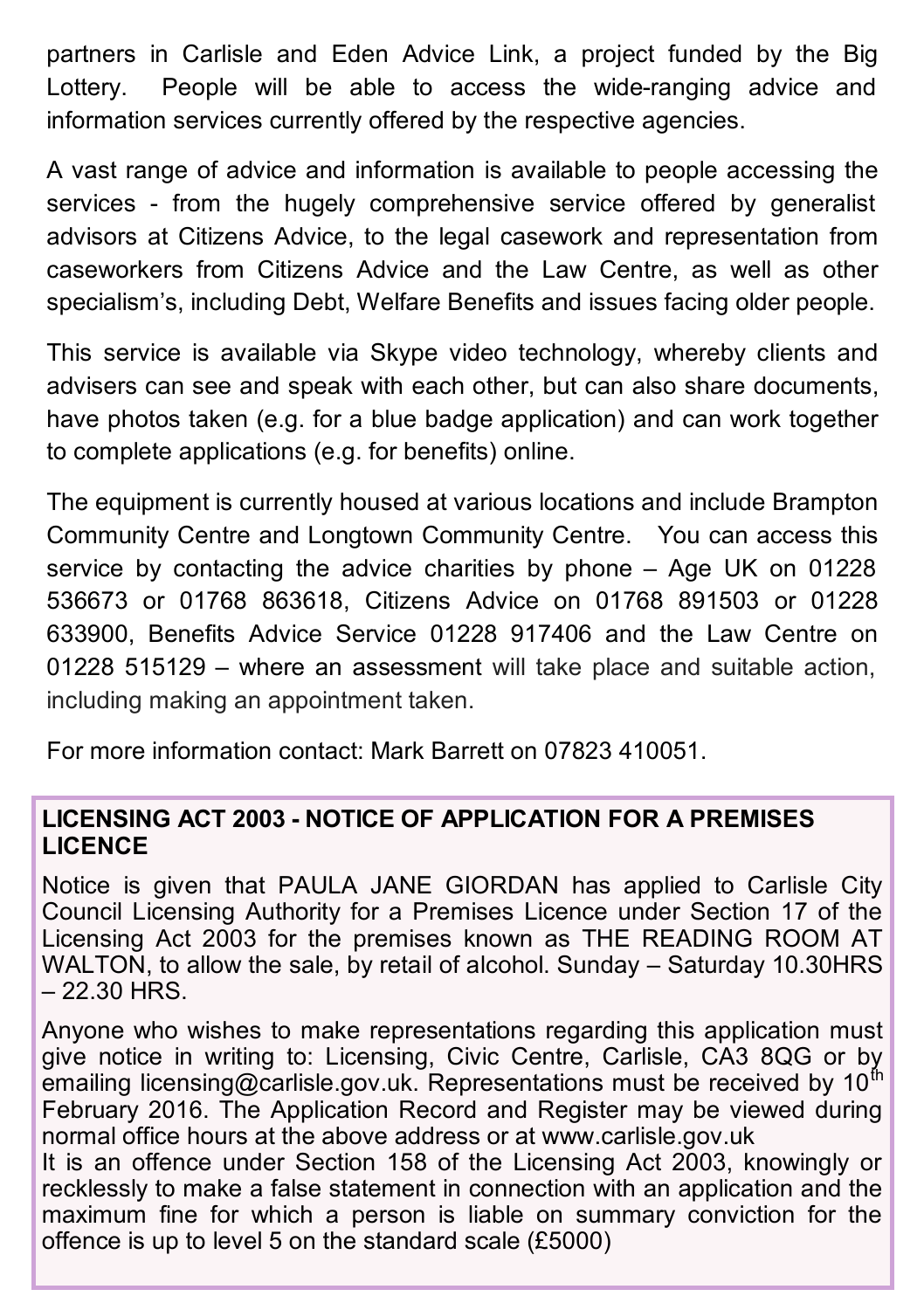### **BROADBAND**

Good news - the green cabinet in the middle of the Parish has now gone live enabling superfast broadband to be delivered. Your current internet is not simply updated, you will need to check internet providers and whether it is available at your property (as it may not reach across the whole Parish), and set up a new deal. I am looking at hosting a "Digital Inclusion" meeting at the Village Hall to give further information and advice, but if there are any questions in the meantime please do not hesitate to contact me on tom@waltonparish.co.uk or on 45409. Further information can also be found at www.connectingcumbria.org.uk

### **BOLTON FELL MOSS**

Bolton Fell Moss in Hethersgill is undergoing a massive make-over as you will be probably aware. On Tuesday 26 January and Sunday 31 January from 10am—1pm you are invited to meet at Hethersgill Parish Hall for an illustrated introduction to the Cumbria BOGlife project, followed by a guided walk on the Moss. You will be able to see it being restored to a living bog habitat and help shape plans for public access.

You will need wellies, waterproofs and warm clothing. All ages are welcome although as the peat is soft and uneven, the full guided walk will be unsuitable for pushchairs or for those with limited mobility. However access is possible for the first section of the walk as you will be shown the site from the northern edge of the bog. For further information please contact Tania Crocket on 07881 225343. Lift sharing is encouraged please to reduce the number of vehicles vising the bog.

#### **POST OFFICE OPENING TIMES**

Don't forget that the Post Office is open in the Village Hall on Monday and Wednesday's from 9.30am—12noon.

## **READING ROOM CAFÉ**

The Reading Room Café will be re-opening after its winter break in March. Keep an eye on the noticeboards and Facebook page for the confirmed date.

## *YOUR ADVERT COULD APPEAR HERE!*

If you would like to advertise in the Walton News please contact Sarah on 01228 231124 for further information.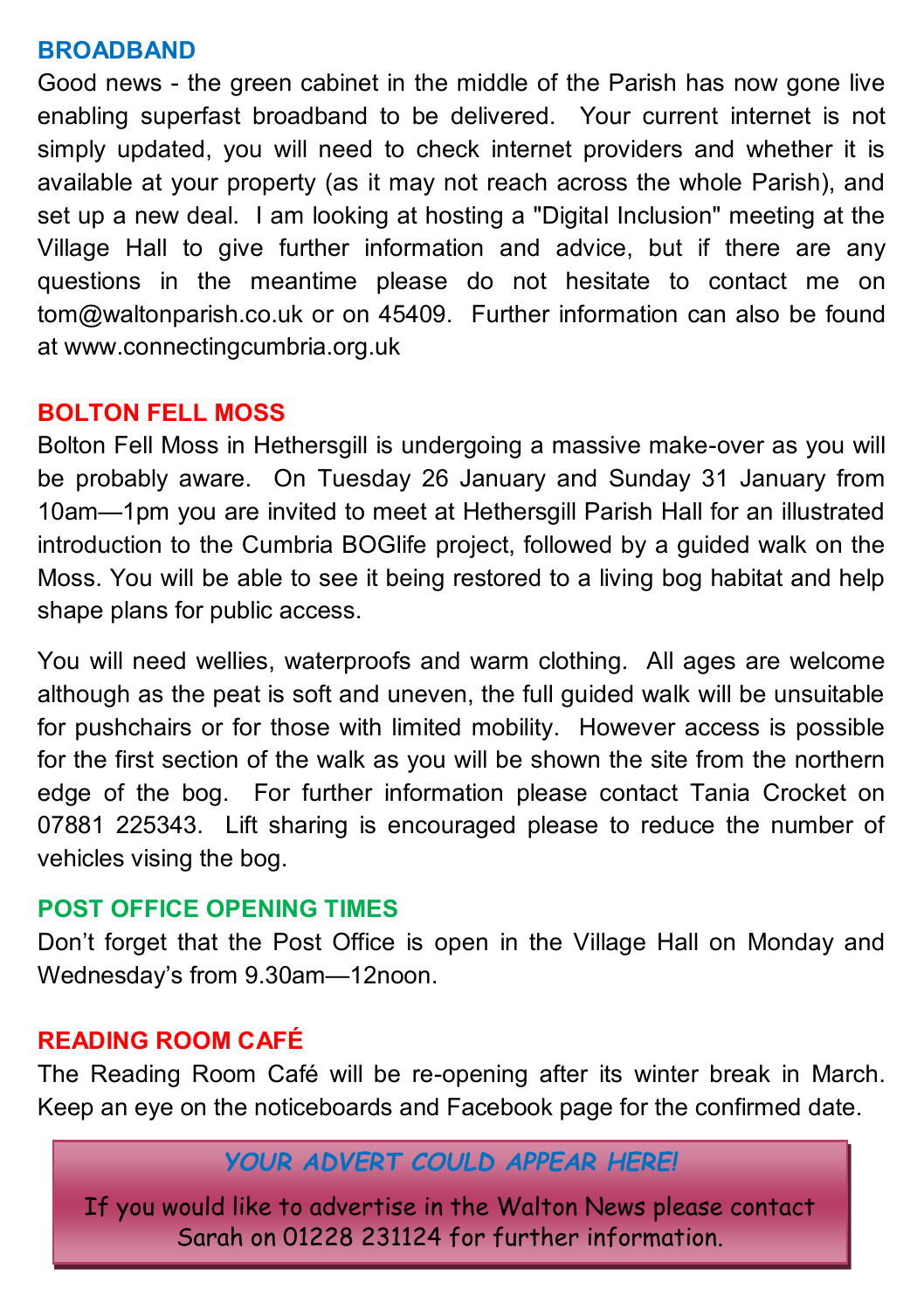#### **COMPUTER CLASSES**

Computer classes have just begun in the Village Hall. These began on Wednesday 13th January and will be running for 5 weeks. There is Beginners Computing from 9.30am—11am (£25) or Developing Skills from 11.30am— 1pm (£25). A "Using Your Tablet Computer" was also available for two weeks. For further information please telephone Jenn Blair 07788584557

#### **PRECEPT**

The Parish Council took the very difficult decision to raise the precept by just under 4% this year. We have been working at a loss making budget for some years and the time has come when we must ensure our income is equal to that of expected expenditure. We will be reviewing our finances again in November 2016 and we will publish a summary of our accounts for you in our next newsletter in May.

#### **MR HAROLD FARRER COMMEMORATION**

We will be moving the plaque for our former Chairman Mr H Farrer onto a bench on the Village Green in the near future. The tree we planted a few

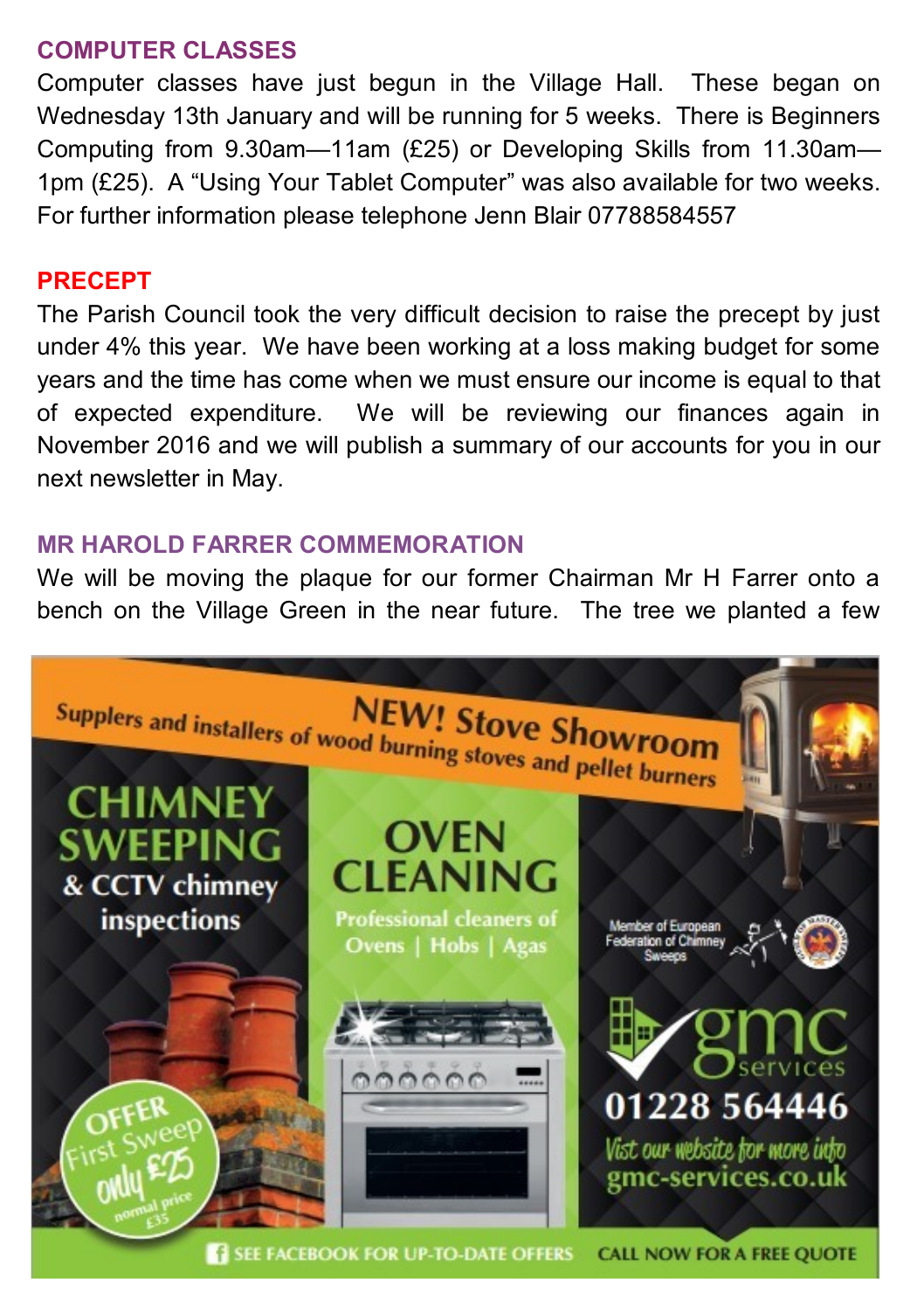years ago has unfortunately not stood the test of time so we feel that the bench may be a more appropriate commemoration for his service.

## **WALTON VILLAGE HALL**

We have had several enjoyable social events recently - Thanks to Anne Findlay for her help at the Domino Drive in November, & to 'Father Christmas' for visiting our Crafts with Santa & Christmas tree light switch on. Thanks also to those who organised delivery of, put up and took down the Village Christmas tree. We finished off 2015 & welcomed in 2016 on New Year's Eve with an evening of fun & games.

We already have several events planned for 2016 – please keep an eye on the Village Noticeboard & Walton Parish Facebook page for further details. Everyone is very welcome to join us at these events so please add these dates to your diary:

Summer Music Evening Saturday 2 July

Family Quiz **Saturday 30 January 6.30pm** Race Night Saturday 27 February 7pm

# **Nicholson Funeral Directors Bridge Street Longtown**

24 hour Personal Service Private Chapel of Rest Complete Guidance and Advice on Making Funeral Arrangements

> 01228 791098 07950033144 Stefan 07832127186 Nicola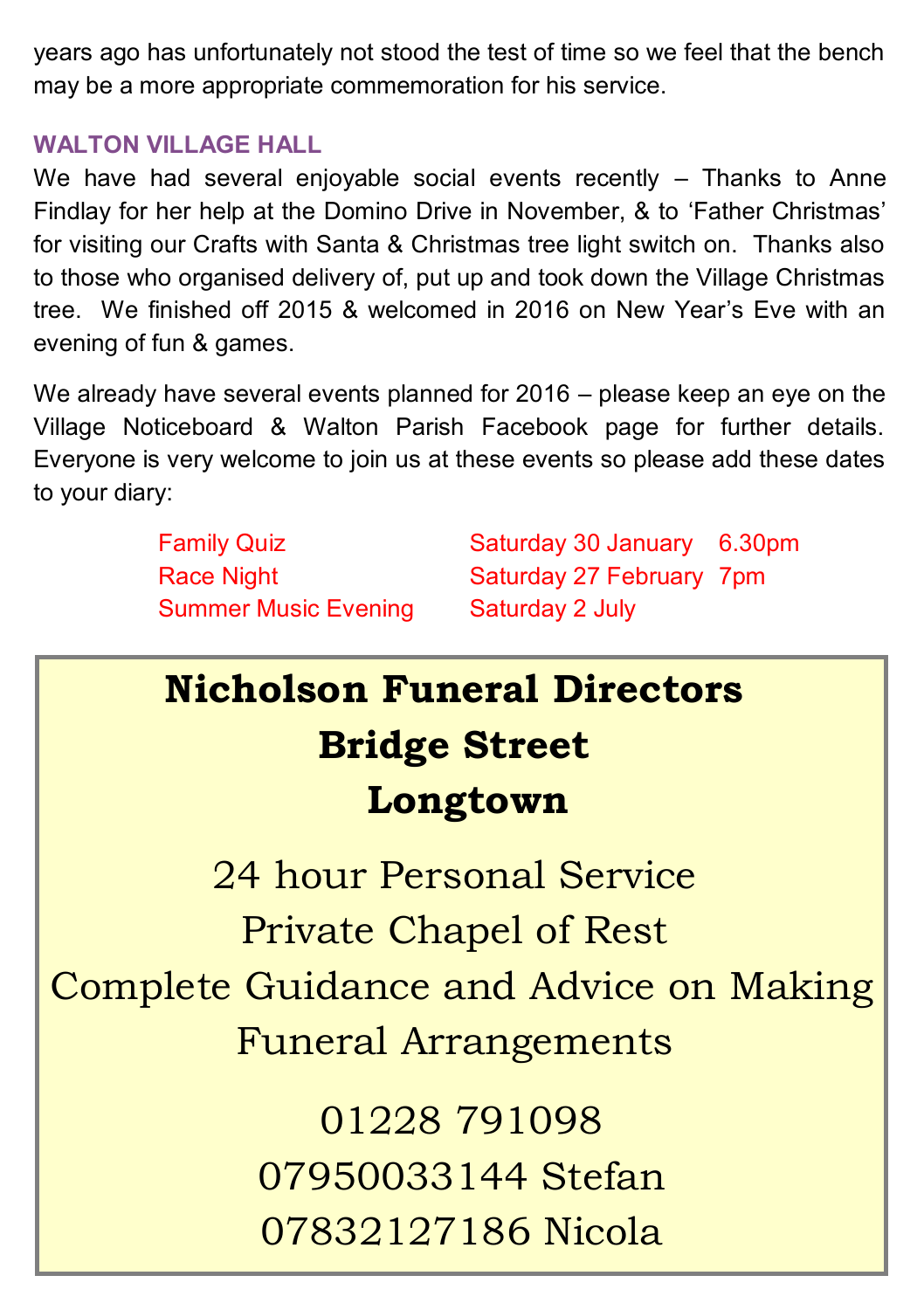#### **LEES HILL C of E SCHOOL LEES HILL, BRAMPTON, CA8 2BB**  Please contact us on 016977 2577 for all school inquiries, hall hire, nursery places and community lunch bookings.

#### **NEWS FROM LEES HILL SCHOOL**

Welcome back everyone! We hope you all had a lovely Christmas and wish everyone a happy new year! The children all enjoyed making christingles and some of our children attended the Christingle Service at Lanercost which was lovely – many thanks to The Mothers Union for organising the event.

The Christmas play was fantastic – lots of singing and dancing. The PTA bought a snazzy new stage and also new costumes for the children which were brilliant. We were all a little sad as Mrs Simpson came in to say her final goodbyes. The children presented her with flowers and leaving gifts and everyone thanked her for all her hard work over the last nine years. We all wish her well for the future.

The following day we all set off on a trip to Hexham theatre so see an 'Odd Socks' production of the legend of King Arthur. It was a great show and everyone thoroughly enjoyed it. The Christmas party was, as always, great fun with gorgeous food, games, crafts and a visit from Santa. Christmas lunch was very well attended as we were joined by parents and friends. It was lovely and everyone enjoyed their lunch. Finally, we held our Christmas Carol Service at Walton church to mark the last day of term and broke up for the holidays. Phew…… ready for a well-earned rest!!!

Over the next term the children will be learning dance in PE and they are also beginning swimming lessons – all that should work off the excess Christmas pud! The junior class are currently studying the Vikings and the infant's topic this half term is 'Fairy Tales'.

**Don't forget that we hold a community lunch on the first Wednesday of every month at school for the small charge of £4.50. Please call school to book a place one week in advance, thank you. Everyone is welcome and we look forward to seeing you there.** 

## **LAND REGISTRY APPLICATION**

Progress is slowly being made to register the last piece of land in the Village to the ownership of the Parish Council. Councillor Hogg is due to meet with a representative from Land Registry who will determine if the Council can be deemed the rightful owners. We will let you know the outcome in our next newsletter.